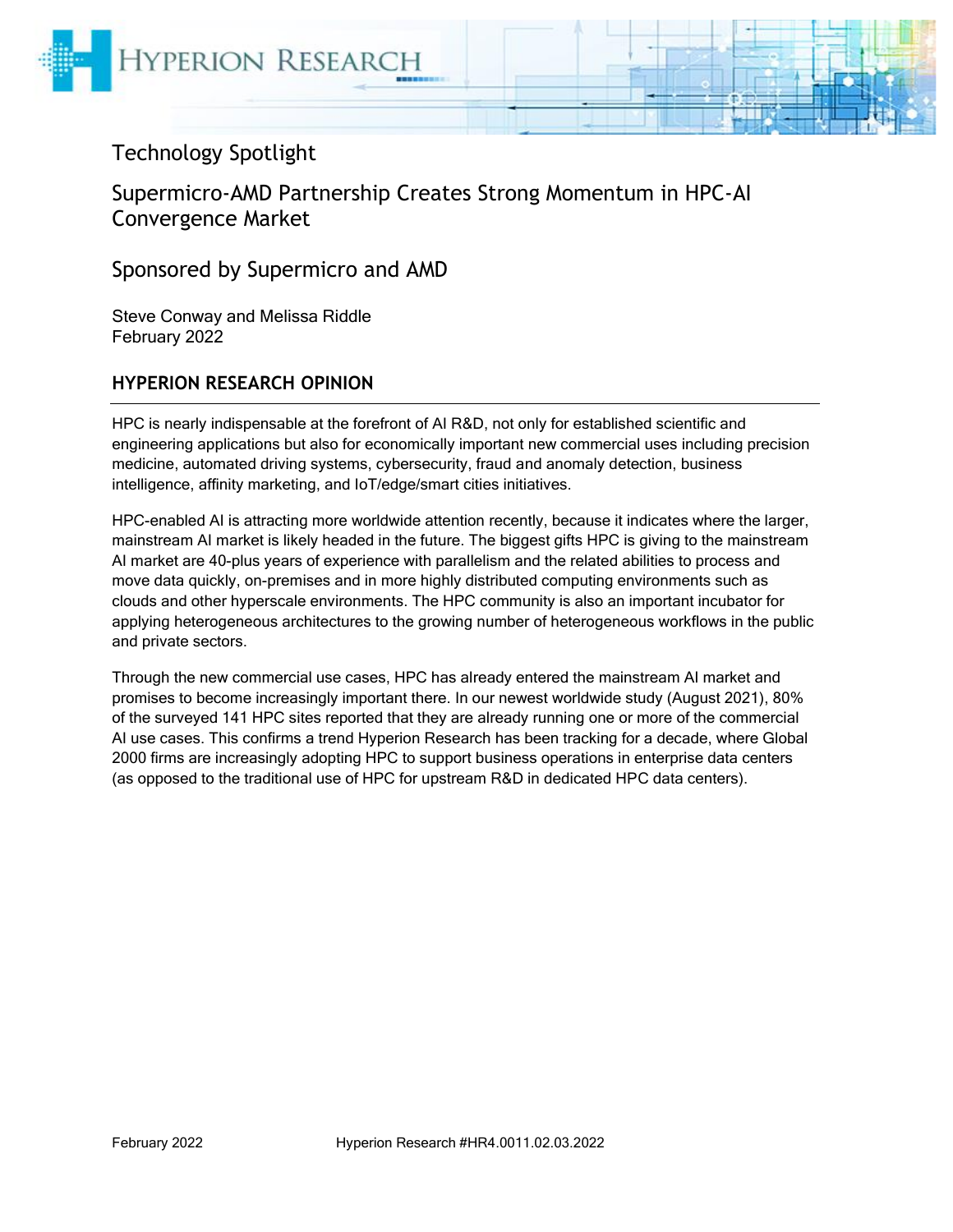#### **SITUATION OVERVIEW**

The global HPC and AI markets are converging to create a projected \$19.9 billion combined HPC server market opportunity in 2025, up from \$13.7 billion in 2020. Adding storage, software and technical support revenue lifts the 2025 forecast to \$37.8 billion. Hyperion Research forecasts that the AI portion of the HPC server market, including machine learning, deep learning, and other AI methods, will nearly triple (22.8% CAGR) from 2020 to 2025 (Table 1). This is nearly three times faster than the non-AI portion (8.0% CAGR).

## **TABLE 1**

| rorecast; worldwide πPC-Enabled AF(ML, DL, α Other AI) Server Revenue (3M) |      |       |       |       |       |       |       |              |
|----------------------------------------------------------------------------|------|-------|-------|-------|-------|-------|-------|--------------|
|                                                                            | 2019 | 2020  | 2021  | 2022  | 2023  | 2024  | 2025  | CAGR '20-'25 |
| ML in HPC                                                                  | 667  | 719   | 806   | 1,018 | 1.213 | 1,368 | 1,569 | 16.9%        |
| DL in HPC                                                                  | 209  | 263   | 341   | 501   | 692   | 899   | 1.133 | 33.9%        |
| Other AI in HPC                                                            | 42   | 57    | 70    | 98    | 129   | 162   | 204   | 29.0%        |
| <b>Total AI Server Revenue</b>                                             | 918  | 1,039 | 1,216 | 1,618 | 2,034 | 2,429 | 2,905 | 22.8%        |

# **Forecast: Worldwide HPC-Enabled AI (ML, DL, & Other AI) Server Revenue (\$M)**

Source: Hyperion Research, 2021

### *HPC-Enabled AI Market Has Distinct Requirements*

Some applications use analytics alone, but many HPC-enabled AI applications benefit from both data analytics and simulation methodologies. Simulation isn't becoming less important with the rise of AI. This frequent pairing of simulation and analytics indicates that HPC system designs need to be both compute-friendly and data-friendly. Newer designs are starting to reverse the increasing computecentrism of recent decades and establish a better balance. Newer architectures combine fast processing, fast data movement, and highly responsive storage for a comprehensive and flexible solution.

Servers for HPC-enabled AI use require capable CPUs, paired with GPUs or other accelerators for data-intensive tasks. In 2020, x86-based CPUs represented 93% of all HPC base processors. Hyperion Research projects that x86-based CPUs will remain highly dominant for the foreseeable future, but alternatives, including Arm-based CPUs in the next few years and later RISC-V processors, will establish footholds in the global HPC market.

Overall, AI workloads demand HPC systems that are tightly integrated/dense (hardware-softwarestorage-packaging), highly available (fast builds), highly reliable (factory-assembled, factory-tested), customizable/flexible, environmentally friendly (Green Initiative), affordable and easy to use, with strong technical support available from the vendor. In addition to providing such support, vendors that flourish in this specialized space also tend to be customer-centric, with a long-term vision aimed at supporting customers' evolving requirements with early availability of state-of-the-art technology.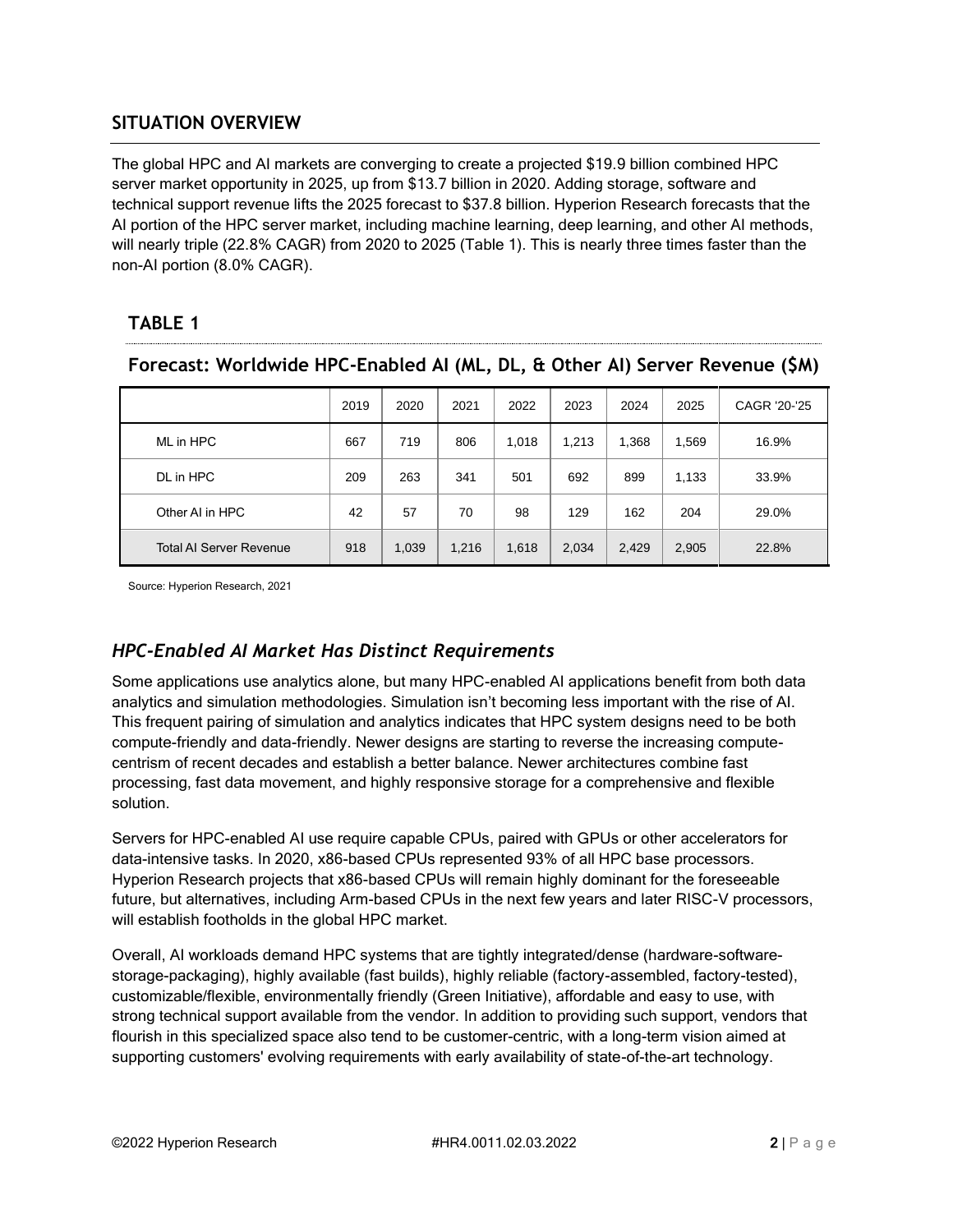#### *Key Selection Criteria and Return on Investment*

HPC users consistently rank price performance on their desired applications as their top selection criterion for their next HPC server purchase, followed by application performance. Similarly, return on investment for an HPC system is most commonly defined as price/performance on the users' specific applications. Despite the lengthy list of requirements for AI systems, recent survey data shows that AI users within HPC also follow these trends when asked to prioritize their concerns.

Supermicro and AMD have had some significant wins recently because their solutions are designed to address these top requirements for varying workloads and deliver the highest ROI (price/performance on top applications). The Corona system at Lawrence Livermore National Laboratory, for example, features Supermicro's 4U 8 GPU servers, AMD Radeon Instinct MI50 GPUs and AMD EPYC 7002 CPUs. According to LLNL Deputy Associate Director of Computing Jim Brase, "the Corona system is a major advance in our capability for predictive biomedical modeling for COVID-19," and this architecture provided a "performance boost [that] will help the Corona system lead the way in accelerating pandemic response."

Goethe University also recently partnered with Supermicro and AMD when adding to their Center for Scientific Computing, ultimately selecting Supermicro's 4U 8 GPU A+ server with AMD Radeon Instinct MI50 GPUs and AMD EPYC CPUs. According to Goethe University Chair for HPC Architecture Dr. Volker Lindenstruth, this resulted in "a balanced system that can easily be utilized by a wide range of scientists who require a scalable and optimized cluster of fast servers for their research. Especially the design that allows the integration of eight GPUs and up to two 200Gb/s connectivity network cards without any PCI Express switch provides clear advantages for application performance."

#### *The Supermicro-AMD Partnership Has Established Strong Momentum*

Both Supermicro and AMD have shown strong growth recently in both HPC and the overall IT space, highlighted by promising developments such as contributions to the exascale race, AI-specific technologies, and GPUs.

AMD's share of the worldwide x86 CPU server market is at historically high levels, leaping to 22.5% in second-quarter 2021. The company has also recorded impressive gains in the HPC subset of that market. Several of the world's leading HPC sites have told Hyperion Research that the technical strength and cost-effectiveness of 3<sup>rd</sup> Gen AMD EPYC server processors make them hard not to consider seriously.

Many leading HPC sites have advanced from consideration to acquisition with AMD technologies now supporting some of the world's most powerful supercomputers. AMD's strong momentum in the HPC and HPC-enabled AI markets can be attributed to the company's technical prowess and vision that assigns strong importance to these markets. AMD's fabless relationship with TSMC gives the company added flexibility and the opportunity to focus on developing industry-leading technologies, while partnerships with Supermicro and other OEMs provide strong marketing-sales channels.

Supermicro's recent momentum has been just as impressive. Revenue for the firm's 2021 fourth fiscal quarter ended June 30 exceeded \$1 billion for the first time and jumped 19% from the company's 2020 fourth quarter.

The partnership with AMD is centered around Supermicro's A+ servers, a broad portfolio of multi-node, blade, GPU server systems for HPC, cloud, and enterprise computing. These servers (e.g., the 4124GS and the high-density 8U 40-GPU SuperBlade system with 200 Gb/s InfiniBand switch) are